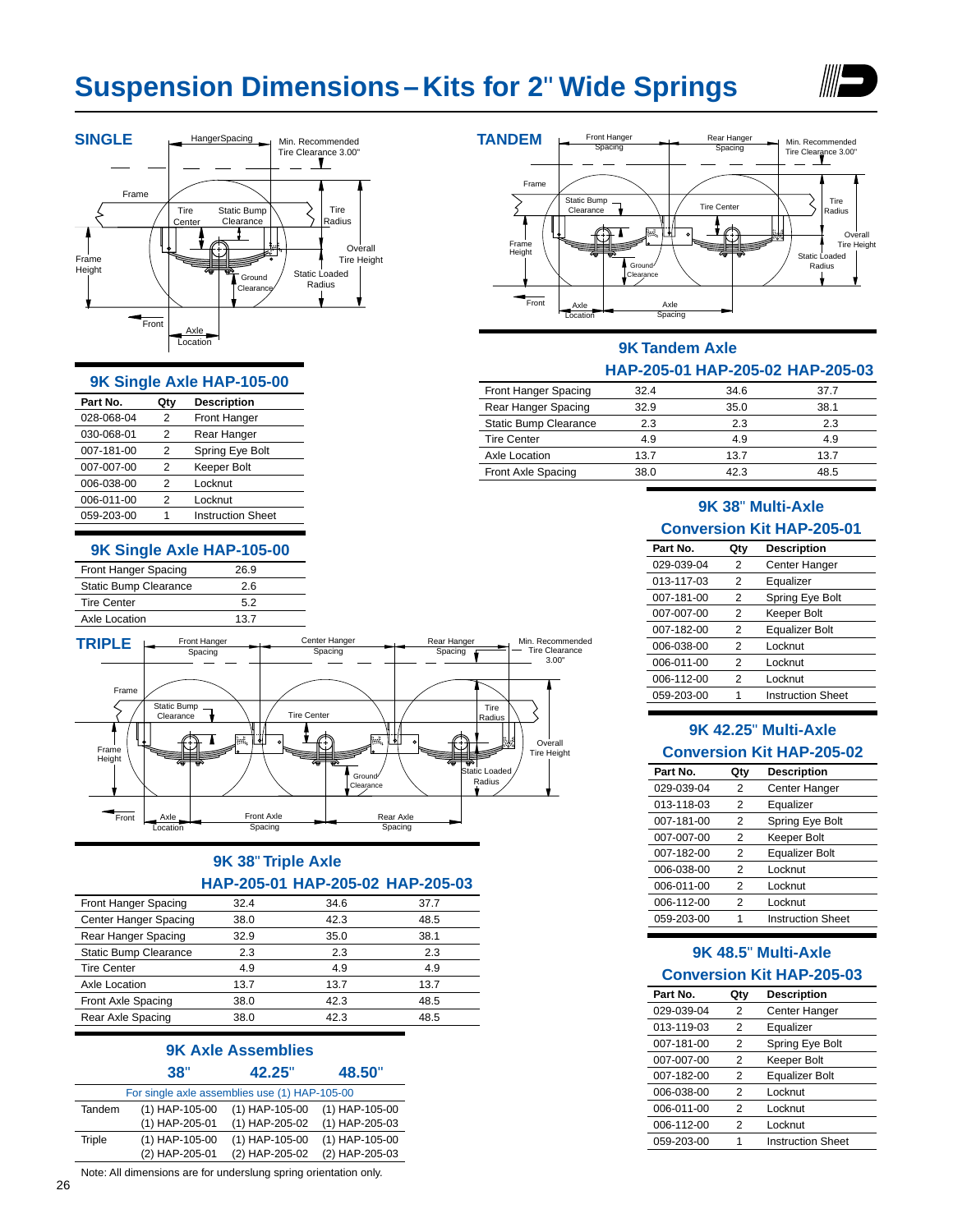# **Suspension Dimensions– Kits for 2¹⁄₂" Wide Springs ³⁄₄" Spring Eye Bolts**





#### **10K GD Single Axle HAP-158-00**

| Part No.   | Qty | <b>Description</b>       |
|------------|-----|--------------------------|
| 028-074-02 | 2   | Hanger                   |
| 030-061-01 | 2   | Rear Hanger              |
| 007-264-00 | 2   | Spring Eye Bolt          |
| 006-113-00 | 2   | Locknut                  |
| 059-203-00 | 1   | <b>Instruction Sheet</b> |
|            |     |                          |

# **10K GD Single Axle HAP-158-00**

| Front Hanger Spacing  | 27 4 |  |
|-----------------------|------|--|
| Static Bump Clearance | 1.9  |  |
| <b>Tire Center</b>    | 50   |  |
| Axle Location         | 14 N |  |
|                       |      |  |



# **10K GD Triple Axle HAP-258-01 HAP-258-02 HAP-258-03**

| Front Hanger Spacing  | 33.0 | 35.1 | 38.3 |
|-----------------------|------|------|------|
| Center Hanger Spacing | 38.0 | 42.3 | 48.5 |
| Rear Hanger Spacing   | 32.4 | 34.6 | 37.7 |
| Static Bump Clearance | 1.7  | 1.7  | 1.7  |
| <b>Tire Center</b>    | 4.8  | 4.8  | 4.8  |
| Axle Location         | 14.0 | 14.0 | 14.0 |
| Front Axle Spacing    | 38.0 | 42.3 | 48.5 |
| Rear Axle Spacing     | 38.0 | 42.3 | 48.5 |
|                       |      |      |      |

### **10K GD Axle Assemblies 38**" **42.25**" **48.50**"

| For single axle assemblies use (1) HAP-158-00 |                  |                  |                  |  |
|-----------------------------------------------|------------------|------------------|------------------|--|
| Tandem                                        | $(1)$ HAP-158-00 | $(1)$ HAP-158-00 | $(1)$ HAP-158-00 |  |
|                                               | $(1)$ HAP-258-01 | (1) HAP-258-02   | $(1)$ HAP-258-03 |  |
| Triple                                        | $(1)$ HAP-158-00 | $(1)$ HAP-158-00 | $(1)$ HAP-158-00 |  |
|                                               | (2) HAP-258-01   | (2) HAP-258-02   | (2) HAP-258-03   |  |

Note: All dimensions are for underslung spring orientation only.



# **10K GD Tandem Axle HAP-258-01 HAP-258-02 HAP-258-03**

| Front Hanger Spacing         | 33.0 | 35.1 | 38.3 |
|------------------------------|------|------|------|
| Rear Hanger Spacing          | 32.4 | 34.6 | 37 7 |
| <b>Static Bump Clearance</b> | 17   | 17   | 17   |
| <b>Tire Center</b>           | 4.8  | 4.8  | 4.8  |
| Axle Location                | 14.0 | 14.0 | 14.0 |
| Front Axle Spacing           | 38.0 | 42 3 | 48.5 |

# **10K GD 38**" **Multi-Axle Conversion Kit HAP-258-01**

| Part No.   | Qty | <b>Description</b>       |
|------------|-----|--------------------------|
| 006-112-00 | 2   | Locknut                  |
| 006-113-00 | 2   | Locknut                  |
| 007-264-00 | 2   | Spring Eye Bolt          |
| 007-169-00 | 2   | <b>Equalizer Bolt</b>    |
| 013-139-03 | 2   | Equalizer                |
| 029-042-02 | 2   | <b>Center Hanger</b>     |
| 059-203-00 | 1   | <b>Instruction Sheet</b> |
|            |     |                          |

# **10K GD 42.25**" **Multi-Axle Conversion Kit HAP-258-02**

| Part No.   | Qty | <b>Description</b>       |
|------------|-----|--------------------------|
| 006-112-00 | 2   | Locknut                  |
| 006-113-00 | 2   | Locknut                  |
| 007-264-00 | 2   | Spring Eye Bolt          |
| 007-169-00 | 2   | <b>Equalizer Bolt</b>    |
| 013-140-03 | 2   | Equalizer                |
| 029-042-02 | 2   | <b>Center Hanger</b>     |
| 059-203-00 | 1   | <b>Instruction Sheet</b> |
|            |     |                          |

# **10K GD 48.5**" **Multi-Axle Conversion Kit HAP-258-03**

| Part No.   | Qty            | <b>Description</b>       |
|------------|----------------|--------------------------|
| 006-112-00 | 2              | Locknut                  |
| 006-113-00 | $\mathfrak{p}$ | Locknut                  |
| 007-264-00 | 2              | Spring Eye Bolt          |
| 007-169-00 | 2              | <b>Equalizer Bolt</b>    |
| 013-141-03 | 2              | Equalizer                |
| 029-042-02 | 2              | <b>Center Hanger</b>     |
| 059-203-00 | 1              | <b>Instruction Sheet</b> |